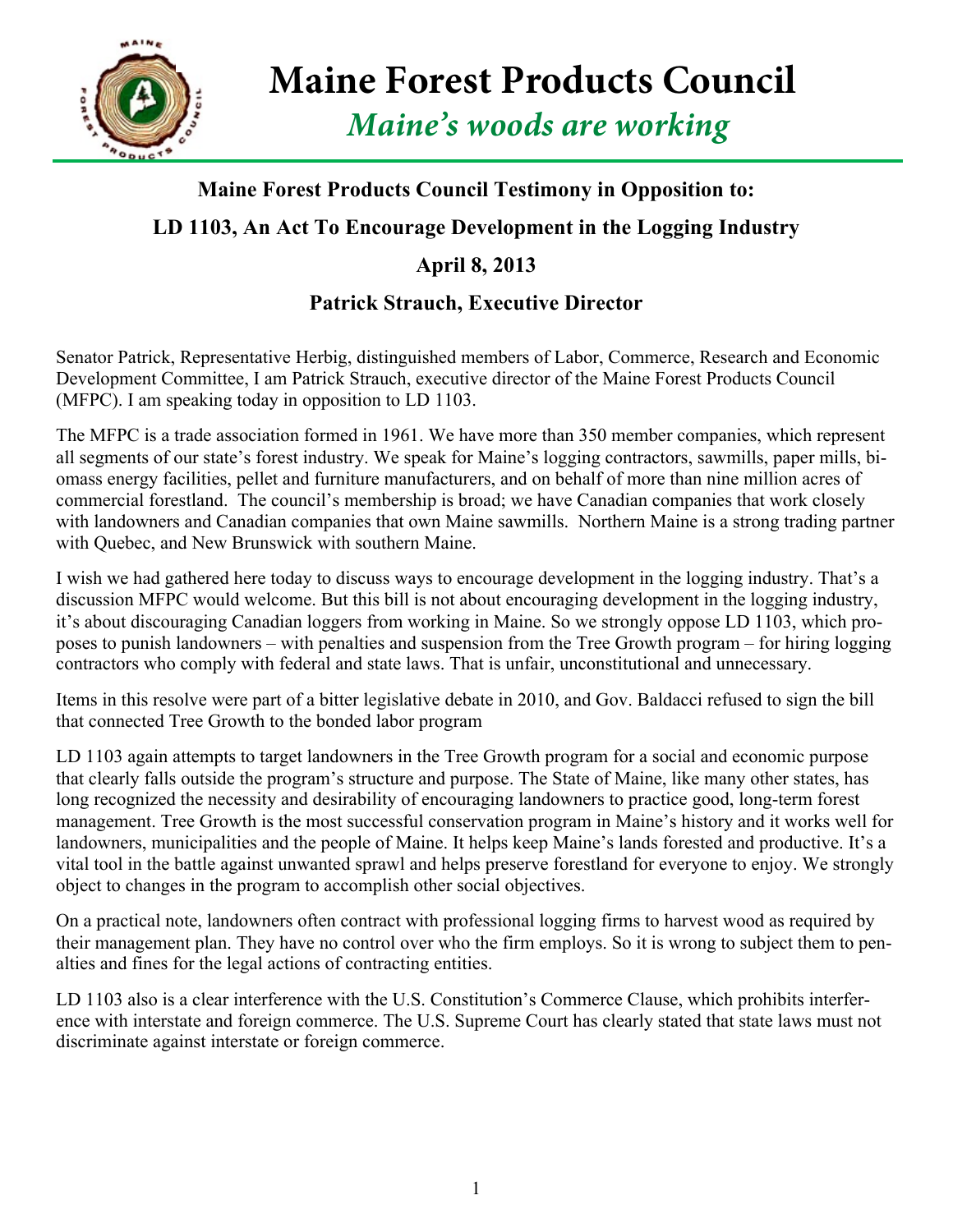Finally, this is bill is unnecessary. Strong safeguards already are in place to insure qualified Maine workers have the opportunity to fill available jobs. The federal bonded labor program is designed to insure U.S. workers are not displaced, so preference is given to qualified U.S. workers. Maine's Department of Labor works to bring employers together with qualified Maine workers to fill these positions. Only when those efforts prove futile – only when Maine workers cannot be found who want to fill these jobs – are employers allowed to hire foreign workers.

Maine imposes additional hurdles for Canadian loggers. Sen. Jackson was convinced that the federal program did not take into account advantages Canadians



had when they brought their own equipment, so Maine created an additional set of equipment ownership laws. The Legislature also removed Canadian access to unemployment insurance.

We've already sent a strong message to our Canadian colleagues that they are not wanted here (unless they have green cards). Penalties have been increased, rules have been tightened, contractors have been audited – to the point of harassment – and yet some contractors continue to adapt to the new federal rules and comply with Maine standards as well. Yet each year, there are fewer employers and fewer positions filled by Canadians.

In 2008, 47 employers filled 601 positions in Maine with foreign workers – mostly loggers and log truck drivers, but some support personnel, such as mechanics, administrative workers, etc. In 2012, there were only 10 employers and just 44 positions filled. This year that number has risen to 79.

Perhaps you're wondering why any contractors or loggers are willing to make such an effort to cross Maine's border. They come because they are needed. Working in the north Maine woods requires a special kind of logger – from Maine or Canada. They endure a long commute, hard work and separation from family for four or more days a week. The winter weather is, to say the least, a challenge and summer is no stroll in the park, with biting bugs that can drive moose mad.



So it's not so surprising there aren't enough qualified Mainers willing to fill those tough jobs and the shortage is only going to increase. Despite the worst recession in decades, logging has a "skills gap" in Maine, in the United States and even in Canada. In February, the Forest Products Association of Canada kicked off a nationwide campaign to recruit forestry workers. Experts predict Canada's forestry companies will need to hire at least 60,000 people over the next seven years – 40,000 to replace retiring baby boomers and 20,000 to fill new positions created as a stronger U.S. housing market brings more work to saw mills.

Recent research in Maine and New England shows the same trends. In a Logger Training Survey last fall, 73

percent of contractors surveyed saw a need for an equipment operator-training program in Maine. MFPC recently requested a labor analysis of the Maine's forest products industry from the state Department of Labor. It shows forest products industries have an older workforce than the private sector as a whole, with 62 percent of workers ages 45 and older, compared to 47 percent of workers at all private firms. Loggers already are aging out of the workforce.